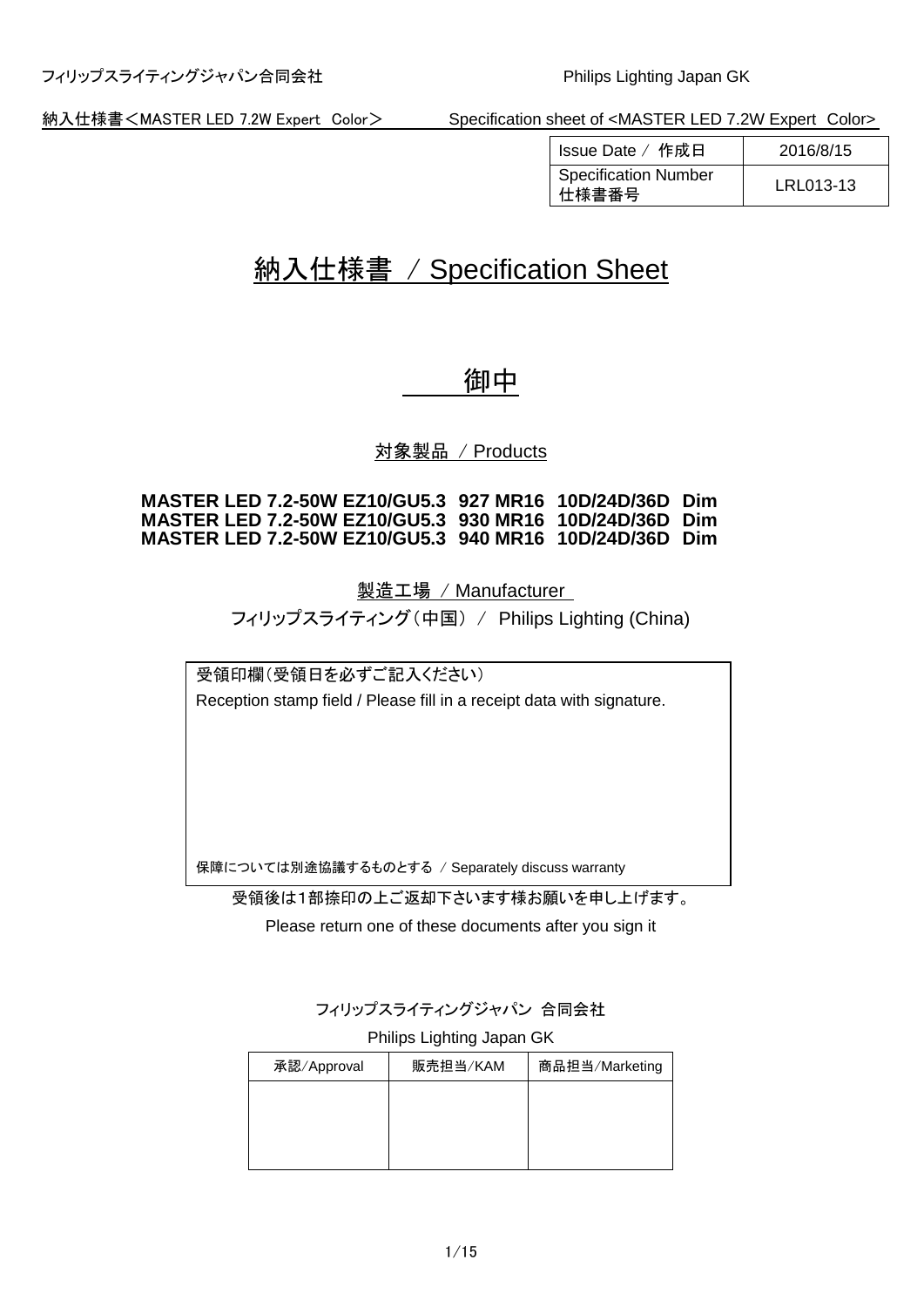# 改定履歴 Revision history

| 仕様書番号                | 改定年月日            | 項目   | 改定内容                        | 担当               |
|----------------------|------------------|------|-----------------------------|------------------|
| Specification number | Date of revision | Item | Subject of revision         | Person in charge |
|                      |                  |      | 新規取り決めによる初回発行               | 松田               |
| LRL016-01            | 2016/08/15       |      | Issued as new specification | Matsuda          |
|                      |                  |      |                             |                  |
|                      |                  |      |                             |                  |
|                      |                  |      |                             |                  |
|                      |                  |      |                             |                  |
|                      |                  |      |                             |                  |
|                      |                  |      |                             |                  |
|                      |                  |      |                             |                  |
|                      |                  |      |                             |                  |
|                      |                  |      |                             |                  |
|                      |                  |      |                             |                  |
|                      |                  |      |                             |                  |
|                      |                  |      |                             |                  |
|                      |                  |      |                             |                  |
|                      |                  |      |                             |                  |
|                      |                  |      |                             |                  |
|                      |                  |      |                             |                  |
|                      |                  |      |                             |                  |
|                      |                  |      |                             |                  |
|                      |                  |      |                             |                  |
|                      |                  |      |                             |                  |
|                      |                  |      |                             |                  |
|                      |                  |      |                             |                  |
|                      |                  |      |                             |                  |
|                      |                  |      |                             |                  |
|                      |                  |      |                             |                  |
|                      |                  |      |                             |                  |
|                      |                  |      |                             |                  |
|                      |                  |      |                             |                  |
|                      |                  |      |                             |                  |

- 1. 一般事項 General Information
- 1.1. 適用範囲 Scope of application 本仕様書は xxx へ納入する下記製品に適用されます。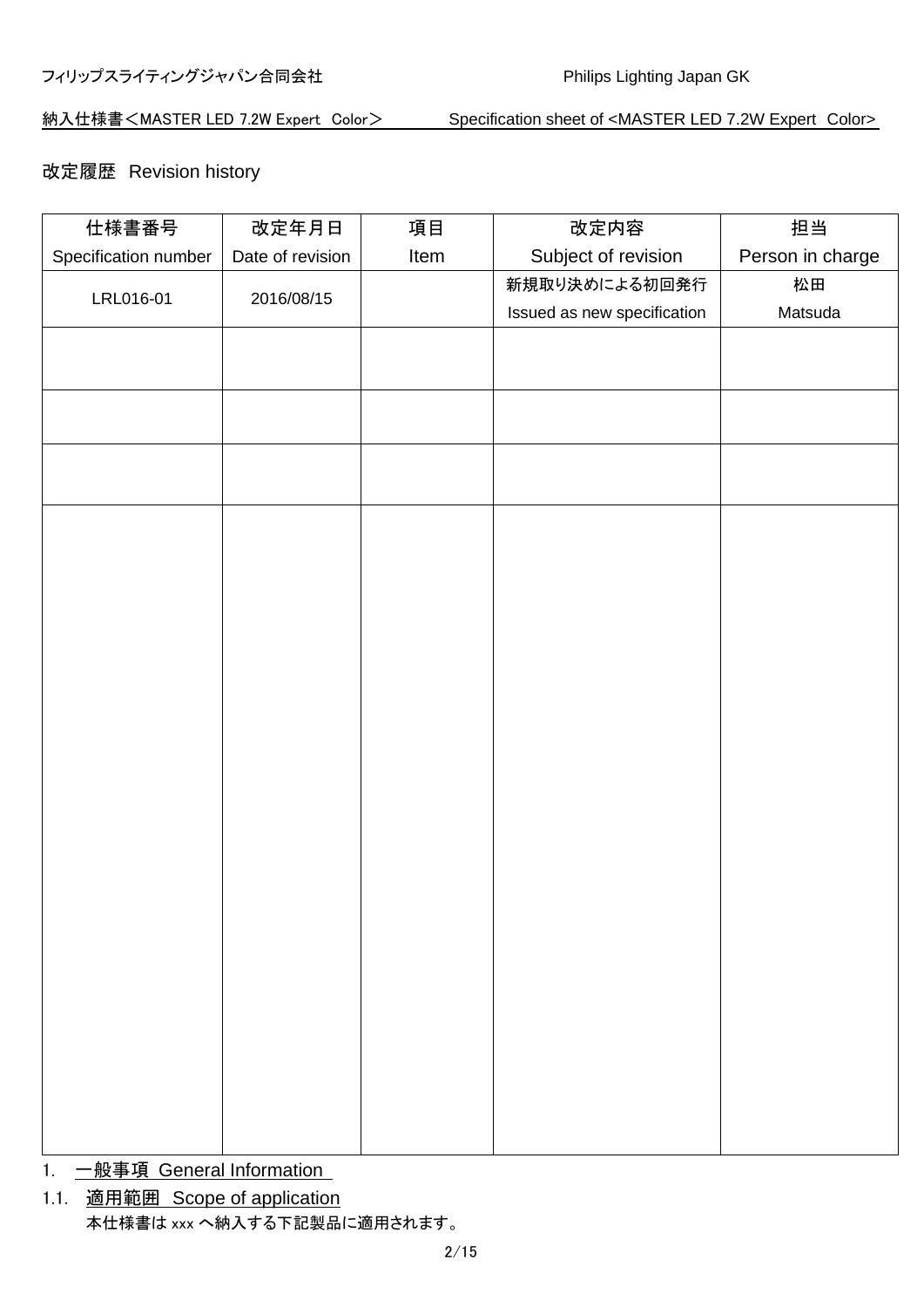This specification applies to the following product that delivered to xxx

MASTER LED 7.2-50W EZ10/GU5.3 927 MR16 10D/24D/36D Dim MASTER LED 7.2-50W EZ10/GU5.3 930 MR16 10D/24D/36D Dim MASTER LED 7.2-50W EZ10/GU5.3 940 MR16 10D/24D/36D Dim

- 2. 製品規格 Product standard
- 2.1. 製品寸法及び重量 Dimensions and weight

製品の寸法および特徴は以下のとおりです。図面については、添付資料 1 をご参照ください。 口金部寸法については IEC60061 を参照してください。 Product dimensions and weight are as follows. Refer to the appendix 1 for drawing.

Regarding dimension of lamp cap, please refer to the IEC60061.

|                                           | 寸法/Size (mm)<br>ランプ長さ: C   ランプ径: D<br>Length: $C$<br>最大値<br>Max | Diameter: D<br>最大値<br>Max | ランプ重量<br>Lamp weight<br>公称値<br>Nom | 口金<br>Lamp socket |
|-------------------------------------------|-----------------------------------------------------------------|---------------------------|------------------------------------|-------------------|
| <b>MASTER LED</b><br>7.2W<br><b>GU5.3</b> | 46                                                              | 51                        | 60                                 | GU5.3             |
| <b>MASTER LED</b><br>7.2W<br>EZ10         | 58.3                                                            | 51                        | 71                                 | EZ10              |

### 図1/ Figure. 1

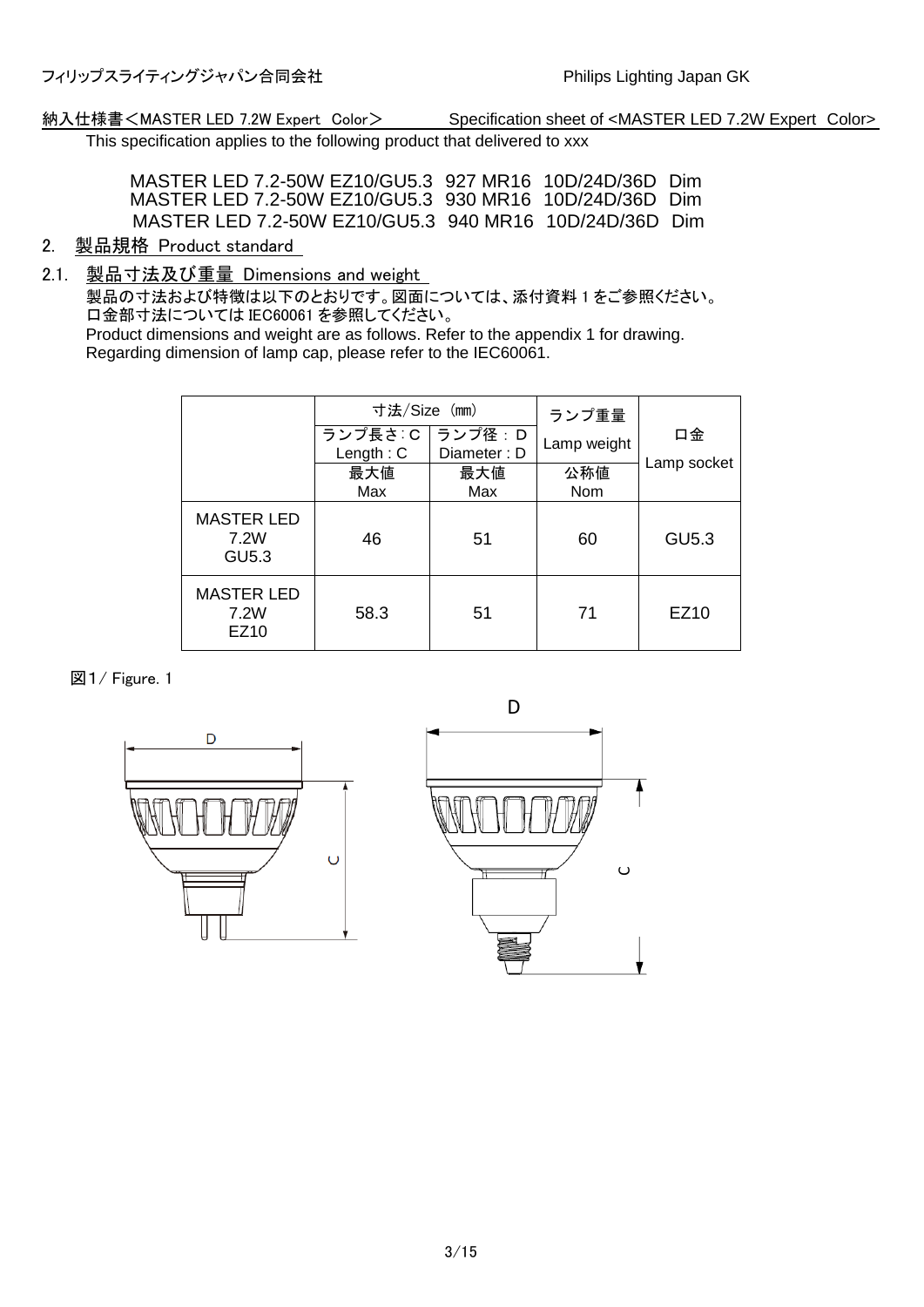### 2.2. ランプ特性 Lamp characteristics

|                                                                              |         | ランプ電力          | 力率           | 全光束          | 最大光度           |
|------------------------------------------------------------------------------|---------|----------------|--------------|--------------|----------------|
|                                                                              | ランプ電圧   | Lamp Wattage   | Power Factor | Lumen output | Beam intensity |
|                                                                              | Lamp    | (W)            |              | (lm)         | (cd)           |
|                                                                              | Voltage | 公称値            | 公称値          | 公称値          | 公称値            |
|                                                                              | (V)     | Nom            | Nom          | <b>Nom</b>   | <b>MAX</b>     |
| MASTER LED 7.2W 10D 2700K                                                    | 12      | 7.2            | >0.8         | 450          | 4500           |
| MASTER LED 7.2W 10D 3000K                                                    | 12      | 7.2            | >0.8         | 480          | 5000           |
| MASTER LED 7.2W 10D 4000K                                                    | 12      | 7.2            | >0.8         | 480          | 5000           |
| MASTER LED 7.2W 24D 2700K                                                    | 12      | 7.2            | >0.8         | 450          | 2200           |
| MASTER LED 7.2W 24D 3000K                                                    | 12      | 7.2            | >0.8         | 480          | 2400           |
| MASTER LED 7.2W 24D 4000K                                                    | 12      | 7.2            | >0.8         | 480          | 2400           |
| MASTER LED 7.2W 36D 2700K                                                    | 12      | 7.2            | >0.8         | 450          | 1350           |
| MASTER LED 7.2W 36D 3000K                                                    | 12      | 7.2            | >0.8         | 480          | 1450           |
| MASTER LED 7.2W 36D 4000K<br>$0.1 \, \mathrm{MeV}$ $\pm 1.1 \, \mathrm{meV}$ | 12      | 7.2<br>$0 + k$ | >0.8         | 480          | 1450           |

⚫ ランプは弊社標準トランスによりベースアップ状態で測定 Lamp was measured at base-up position by standard transformer.

## 2.3. 色温度 及び 演色性 Colour coordinate & Colour rendering properties

|                              | 色温度(参考値)<br>Color temperature (reference) | <b>Color rendition Properties</b><br>演色評価数 |
|------------------------------|-------------------------------------------|--------------------------------------------|
|                              |                                           | 公称值/Nom                                    |
| <b>MASTER LED 7.2W 2700K</b> | 2700                                      | >97                                        |
| MASTER LED 7.2W 3000K        | 3000                                      | >97                                        |
| MASTER LED 7.2W 4000K        | 4000                                      | >97                                        |

### 2.4. 定格寿命 / lamp lifetime

|                                       | 定格寿命/Rated life |
|---------------------------------------|-----------------|
|                                       | (時間/hour)       |
| <b>MASTER LED 7W</b><br>共通 / all type | 40,000          |



- ⚫ 測定条件:室温(25℃、10mm の空冷口)にてベースダウン状態、ランプ温度測定ポイントで測定。room temperature (25°C @ 10mm free air),base down burning position at rated voltage.
- 定格寿命は光束維持率 70%、残存率 50%時とする。 50% of a large group of identical lamps below 70% of its initial lumens
- ⚫ 上記の値はあくまでも上記試験環境下で算出した値です。実際にご使用になられる環境によってはランプ寿命 が定格よりも短くなる場合があります。 The lifetime depends on the application environment condition.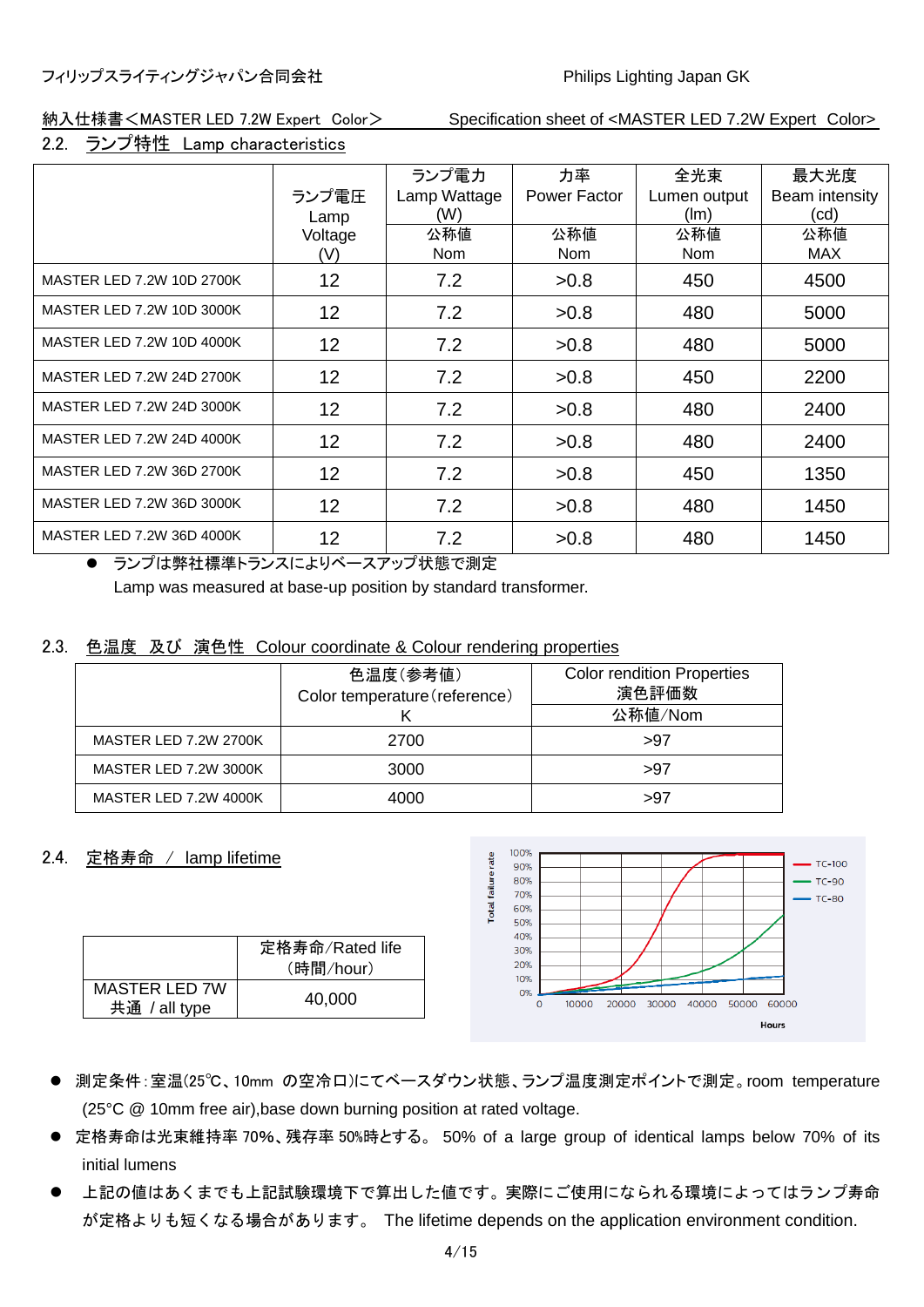# 2.5. 配光特性 Luminous intensity distributions

# MASTER LED 7.2W 2700K 10D MASTER LED 7.2W 3000K 10D MASTER LED 7.2W 4000K 10D







 $120^\circ$  $180^\circ$  $120^{\circ}$ 90° 90 fod  $\int_{\text{0.00}}$ 60° 60°  $\overline{1}$ 500 T አት

2500

3000

 $\alpha$ 

30

 $(cd)$ 

 $(cd)$ 

.<br>γ. <del>γ</del>

 $30^\circ$ 





 $120^\circ$  $180^\circ$  $120<sup>o</sup>$  $90^\circ$ 90° Â |<br>-500 60°  $60^\circ$  $\overline{1}$ 750  $\mathsf{I}$ 1000  $\overline{1}$ ري. .<br>γ.₩  $30^\circ$  $30<sup>°</sup>$ 1500

 $0^{\circ}$ 





⚫ ランプは弊社標準トランスによりベースアップ状態で測定 Lamp was measured at base-up position by standard transformer.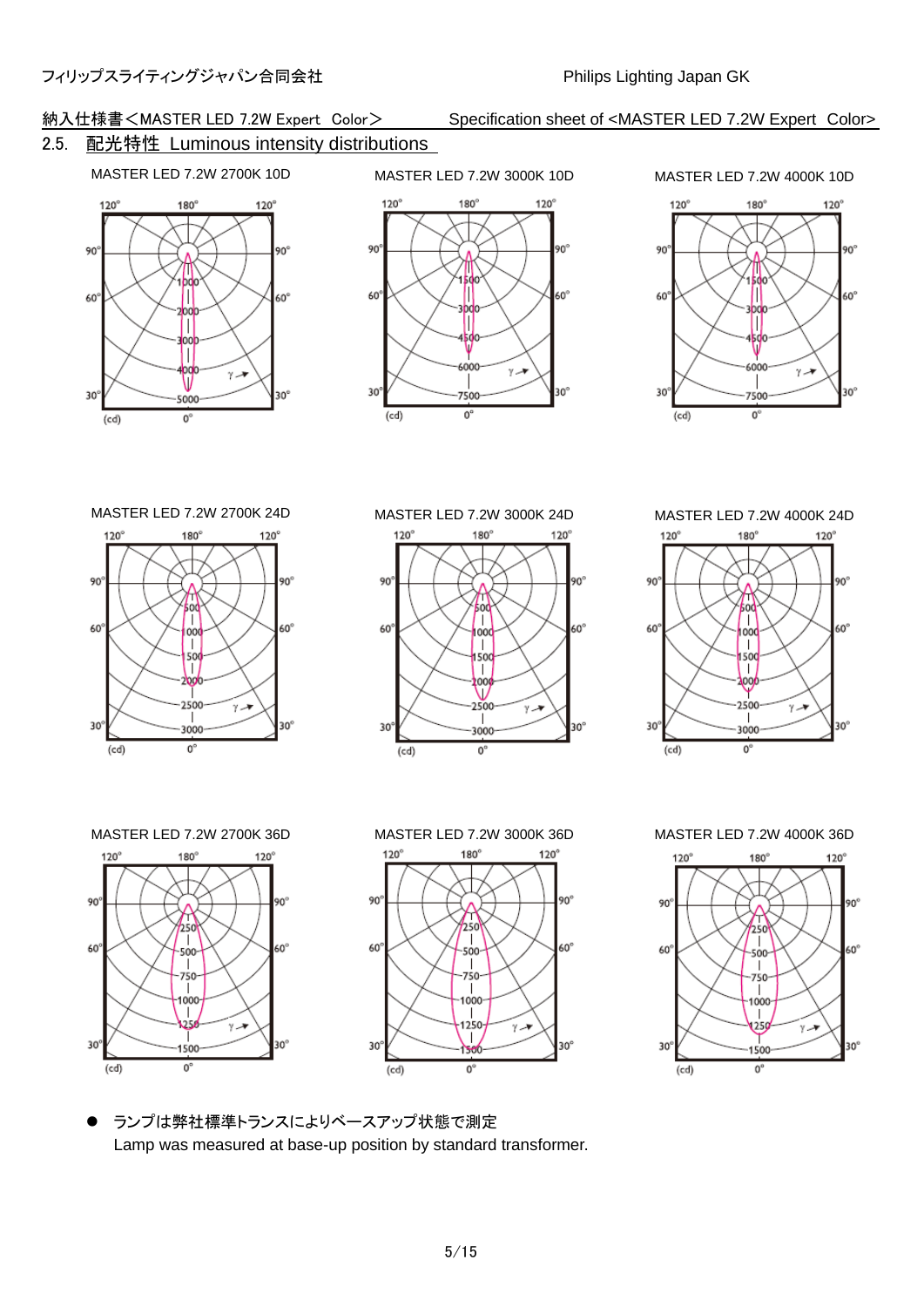- 3. 器具設計上の注意 Guide for designing luminaires
- 3.1. 最高許容温度 Maximum temperature

ランプの動作保証のため、最高許容温度は下記の値を超えないでください。

許容温度を超えて使用されますと、ランプに損傷を与える可能性がありちらつきや不点灯の原因となります。 The lamps must be used in the luminaire under the following maximum acceptable temperature. If you use the lamp under the exceeded temperature condition, the lamp may cause flickering or extinguishment.

Tc case : 温度測定ポイント ランプヒートシンク部直上 At above lamp heat sink

Tc Max =  $105^{\circ}$ C ただし、定格寿命を確保するためには Tc = 95℃以下でのご 使用を推奨いたします。



# 3.2. 温度特性 Temperature characteristic

全光束(%)と測定ポイントの温度との関係グラフ Lumen flux (%) vs T case



全光束(%)と時間の関係グラフ Lumen Maintenance (%) vs Time



# 4. 注意事項及び推奨事項 Cautions and Warnings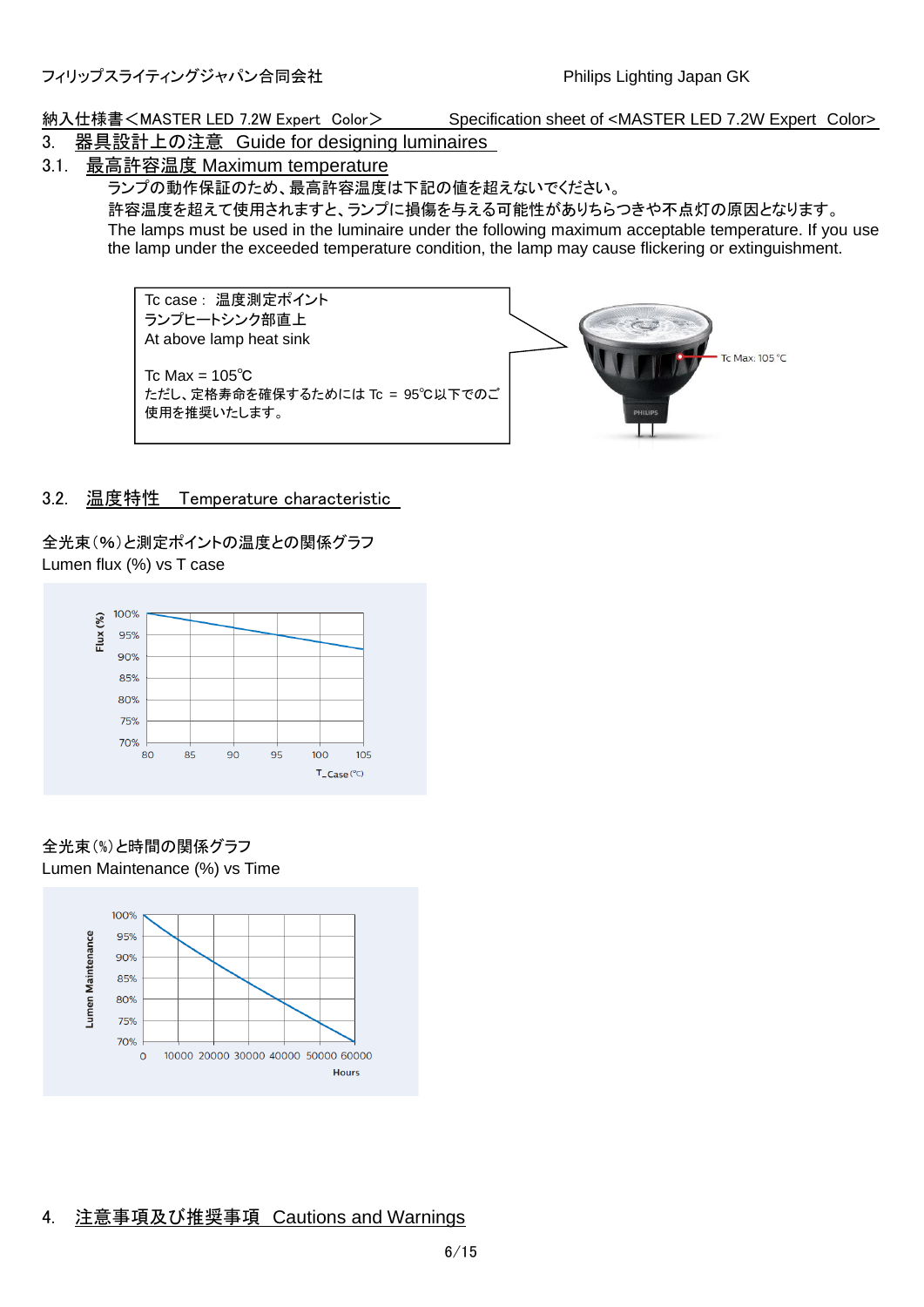# 4.1. 調光について Dimming

当ランプは調光可能です。詳しい仕様については別途お尋ねください。 The lamp can dim. More details about dimming, please contact us.

# 4.2. 耐水性について Water resistance

当ランプシリーズは、水滴のかかる場所での使用はできません。 You do not use it under water.

### 4.3. 器具について Luminaire for lamp

屋内の開放器具でご使用ください。使用される器具には、ランプ周囲に1cm程度の空気が流れるスペースを設け てください。また非常灯には使用しないでください。

Only to apply in indoor environments and open fixtures with MR16 lamp-holder that offer sufficient space (10mm free air space). And not intended for use with emergency light fixture or exit lights.

### 4.4. 使用環境温度 Workable temperature

使用できる周囲温度は、-20℃から 40℃の範囲でお使いください。 Operating temperature range is between -20 C and 40 C ambient

# 5. その他 Others

### 5.1. トランスについて About transformer

ランプをご使用になる場合は従来のハロゲン用トランスも使用できますが、トランスの種類によっては、負荷が小さくな るため、立ち消えや不点灯が発生する恐れがあります。詳細はご使用のされるトランスメーカーへお問い合わせ下さ い。なおシステムとして、1 台のトランスでランプを複数灯点灯させるような場合は、トランス本体の容量によって台数 が制限されます。標準のハロゲントランスへ接続できる LED MR16 の最大許容数量を求める場合、トランスの定格出 力の 40%を LED のランプワッテージで割ることで求められます。従って 60Wタイプのハロゲンのトランスなら、7.2W LED MR16 の使用できる数は、(60W×40%÷7.2W=3)となり、最大 3 灯ということになります。なお LED 用直流電源ト ランスの使用は推奨致しません。また、12V 電子トランスとご使用ください。

市販の 12V 電子トランスでお使い頂けますが種類によっては光がちらついたり点灯しない場合があります。

Accent LED can be used with existing halogen transformer, but the extinction and unstable operation may happen depending on the transformer because of low load. Regarding the details, please contact to manufacture of transformer. As a system, the maximum number of lamps is limited by the maximum power of the transformer: to determine the maximum number of these LED MR16 lamps to be connected to a standard halogen transformer, is by simply dividing 40% of the rated power of transformer by LED lamp wattage. Thus, a 60W Halogen transformer will hold 7.2W LED MR16 up to INT(60W\*40%/7.2W)=3lamps.The LED DC transformer is not recommended for this lamp. And it is required to use with EL12V down transformer. Please note lamp may sometimes be flickering or not working well due to matching ability with existing low voltage transformers.

その他、本仕様書に規定されていない事項で問題が発生した場合は、両者協議の上決定するものとする。 Any question arising out of, or in connection with, this agreement or any matter not stipulated herein shall be settled each time upon consultation between both parties.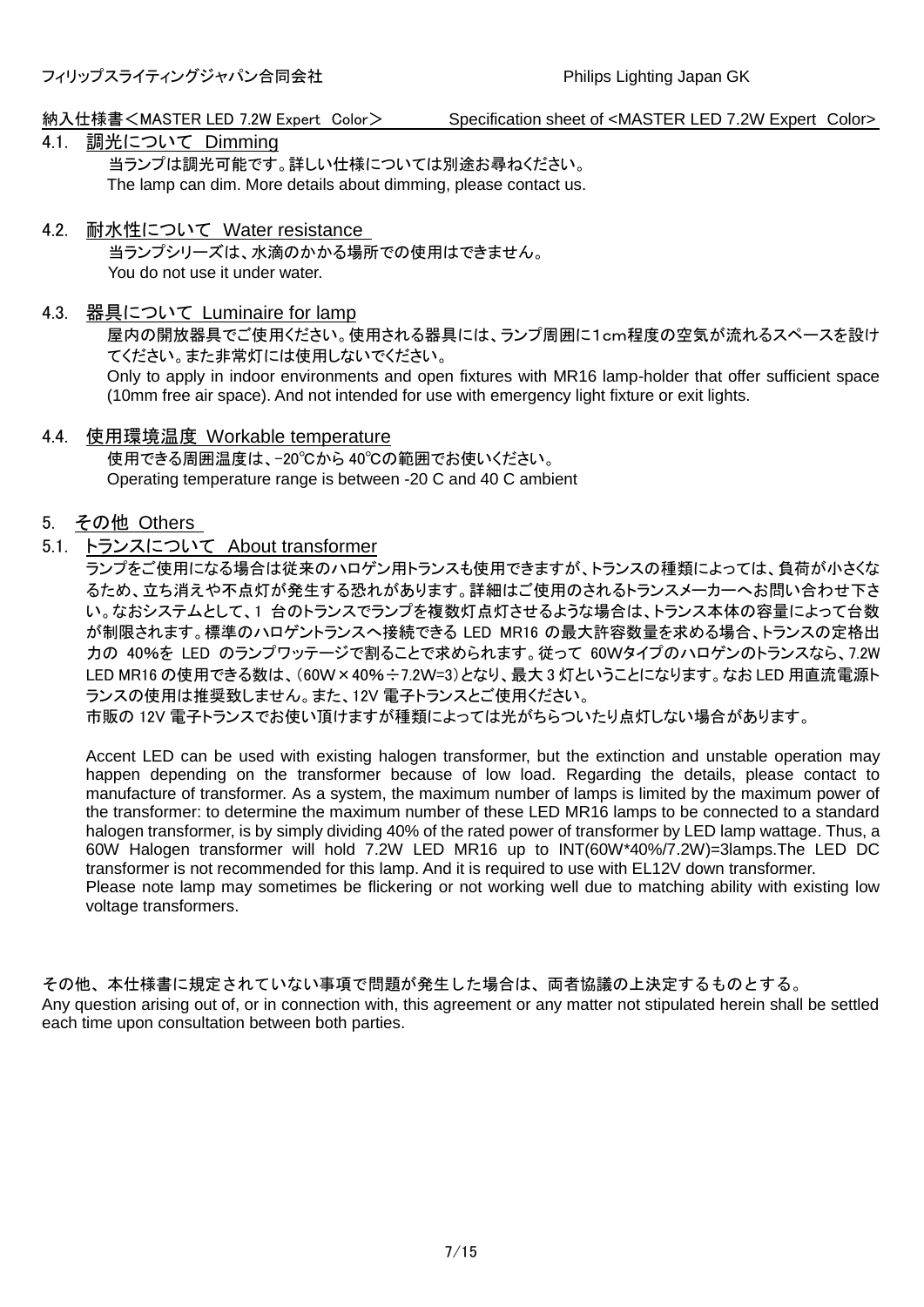

|             |        | MASTER LED MR16                                   |   |            |       |      | 記      | 事  |                          | 設 |     |    |          |
|-------------|--------|---------------------------------------------------|---|------------|-------|------|--------|----|--------------------------|---|-----|----|----------|
| 式<br>形      |        | ExpertColor 7.2-50W 10D<br>EZ10 2700K/3000K/4000K |   | 格<br>定     | 7.2W  |      |        |    |                          | 計 |     |    | 16年8月15日 |
| 構<br>造      |        |                                                   | 特 |            | 性     |      |        |    |                          |   | 8/1 |    | 初特性      |
| ガラス球        | 式<br>形 |                                                   |   | ランプ電圧 V    |       | 12   |        |    |                          | 改 |     |    |          |
|             | 径:D mm | $\phi$ 51 Nom                                     | 初 |            |       |      |        |    |                          |   |     |    |          |
| 金<br>口      | 種<br>類 | EZ10                                              |   | 全光束        | 2700K | 450  |        |    |                          | 訂 |     |    |          |
| ランプ長さ: C mm |        | 58.3Max                                           | 特 |            | 3000K | 480  |        |    |                          |   |     |    |          |
| 定格寿命 h      |        | 40000                                             |   | Lm         | 4000K | 480  | 承認     | 検図 | 設 計                      |   |     | 製図 | 尺度       |
| 点灯の向き       |        | 任意                                                |   | 最大光度       | 2700K | 4500 |        |    |                          |   |     |    |          |
|             |        |                                                   | 性 |            | 3000K | 5000 |        |    | China                    |   |     |    |          |
|             |        |                                                   |   | (参考)Cd     | 4000K | 5000 |        |    |                          |   |     |    |          |
|             |        |                                                   |   | 平均演色評価数 Ra |       | 97   | 番<br>図 |    | MASTER LED 7.2W 10D EZ10 |   |     |    |          |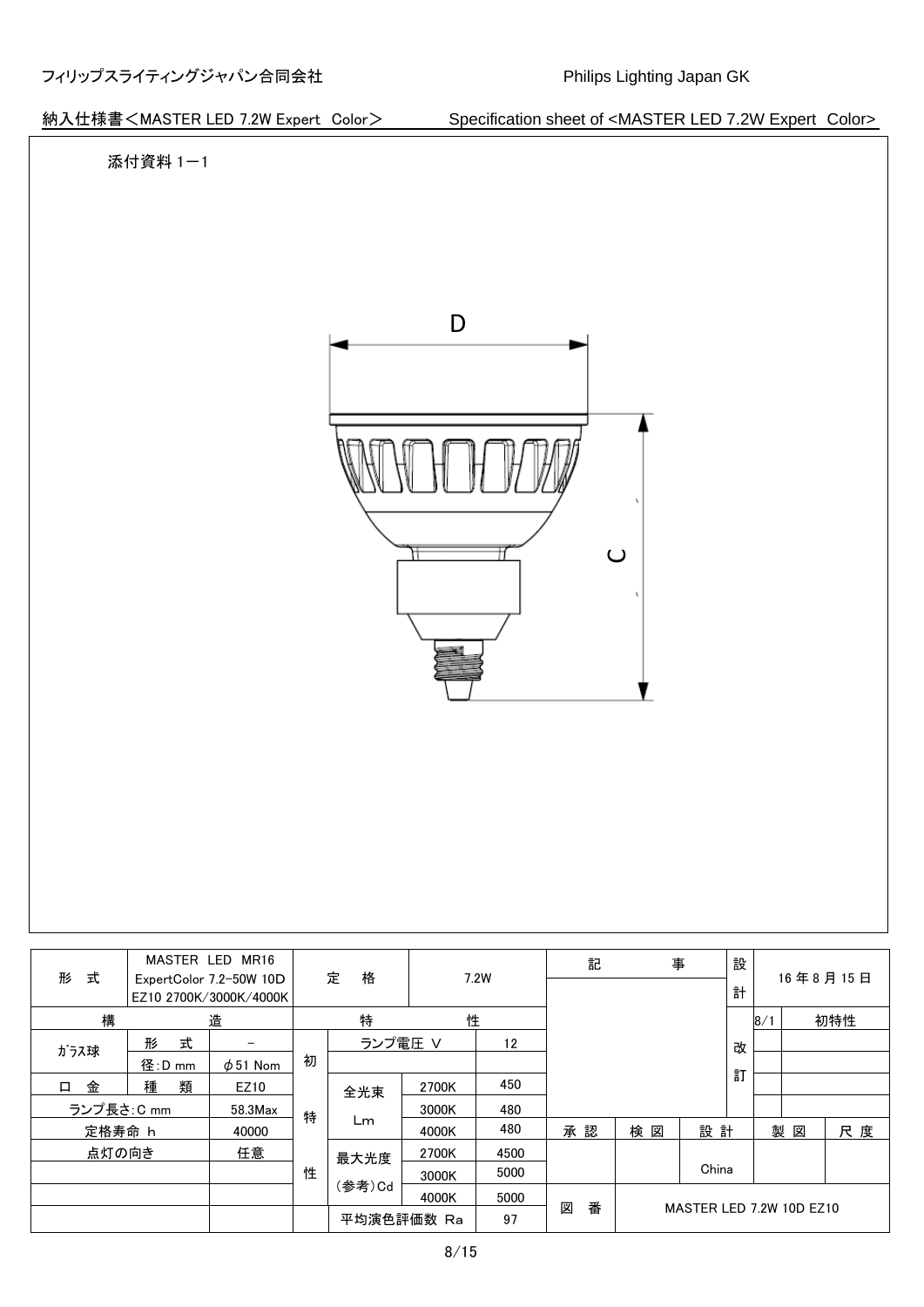

|             |                                                   | MASTER LED MR16 |   |            |       |       | 記      | 事   |                          | 設  |  |     |          |
|-------------|---------------------------------------------------|-----------------|---|------------|-------|-------|--------|-----|--------------------------|----|--|-----|----------|
| 式<br>形      | ExpertColor 7.2-50W 24D<br>EZ10 2700K/3000K/4000K |                 |   | 定<br>格     |       | 7.2 W |        |     |                          | 計  |  |     | 16年8月15日 |
| 構<br>造      |                                                   | 特               |   | 性          |       |       |        |     |                          | 8/ |  | 初特性 |          |
| ガラス球        | 式<br>形                                            |                 |   | ランプ電圧 V    |       | 12    |        |     |                          | 改  |  |     |          |
|             | 径:D mm                                            | $\phi$ 51Nom    | 初 |            |       |       |        |     |                          |    |  |     |          |
| 金<br>$\Box$ | 類<br>種                                            | EZ10            |   | 全光束        | 2700K | 450   |        |     |                          | 訂  |  |     |          |
| ランプ長さ: C mm |                                                   | 58.3Max         | 特 |            | 3000K | 480   |        |     |                          |    |  |     |          |
| 定格寿命 h      |                                                   | 40000           |   | Lm         | 4000K | 480   | 承認     | 検 図 | 設計                       |    |  | 製図  | 尺度       |
| 点灯の向き       |                                                   | 任意              |   | 最大光度       | 2700K | 2200  |        |     |                          |    |  |     |          |
|             |                                                   |                 | 性 |            | 3000K | 2400  |        |     | China                    |    |  |     |          |
|             |                                                   |                 |   | (参考)Cd     | 4000K | 2400  |        |     |                          |    |  |     |          |
|             |                                                   |                 |   | 平均演色評価数 Ra |       | 97    | 図<br>番 |     | MASTER LED 7.2W 24D EZ10 |    |  |     |          |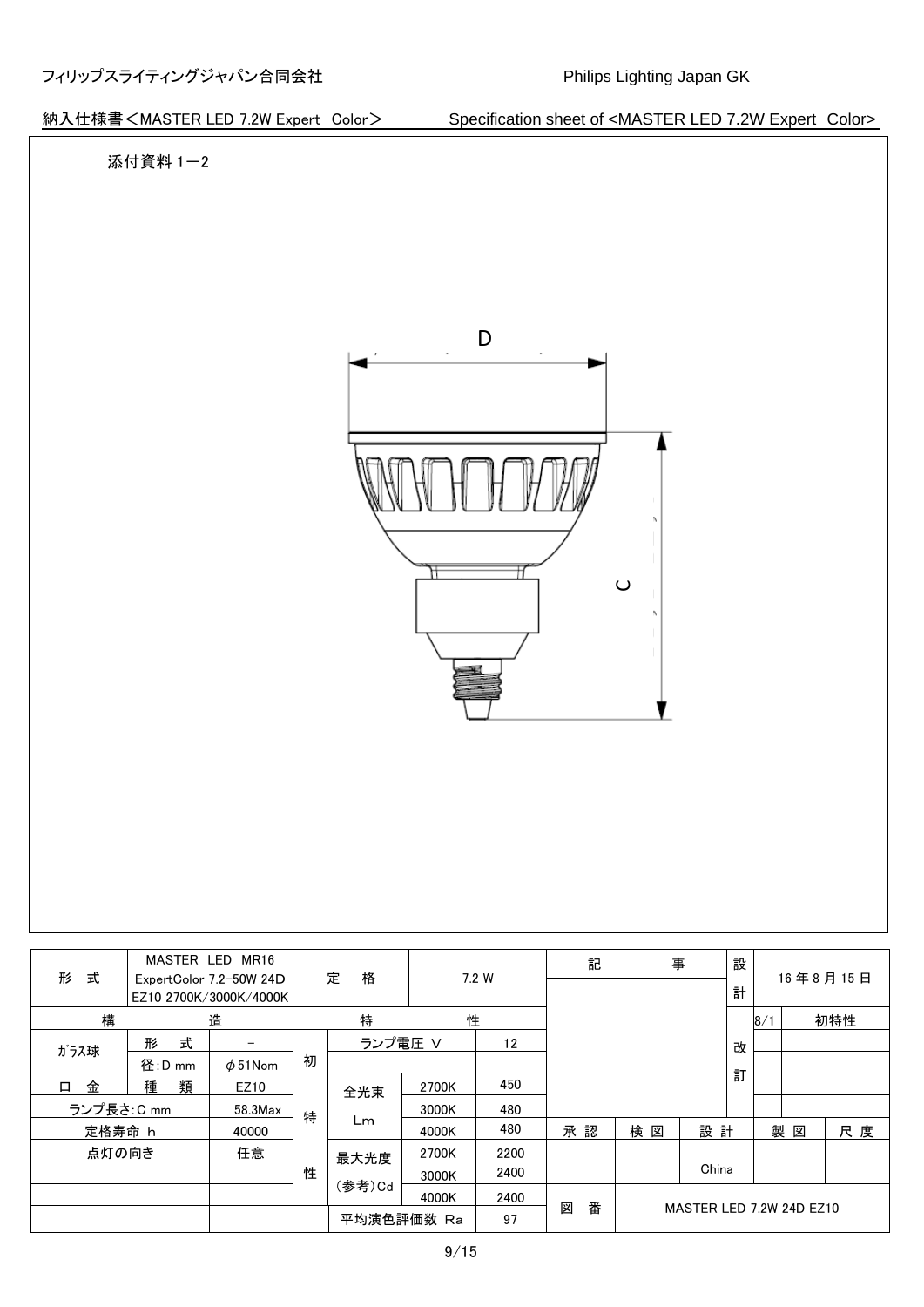

| 式           |                | MASTER LED MR16                                   |   | 格<br>定     |       | 7.2 W | 記      | 事  |                          | 設   |  |     | 16年8月15日 |
|-------------|----------------|---------------------------------------------------|---|------------|-------|-------|--------|----|--------------------------|-----|--|-----|----------|
| 形           |                | ExpertColor 7.2-50W 36D<br>EZ10 2700K/3000K/4000K |   |            |       |       |        |    |                          | 計   |  |     |          |
| 構<br>造      |                | 特                                                 |   | 性          |       |       |        |    |                          | 8/1 |  | 初特性 |          |
| ガラス球        | 式<br>形         |                                                   |   | ランプ電圧 V    |       | 12    |        |    |                          | 改   |  |     |          |
|             | 径: <u>D_mm</u> | $\phi$ 51Nom                                      | 初 |            |       |       |        |    |                          |     |  |     |          |
| 金<br>$\Box$ | 類<br>種         | EZ10                                              |   | 全光束        | 2700K | 450   |        |    |                          | 訂   |  |     |          |
| ランプ長さ: C mm |                | 58.3Max                                           | 特 |            | 3000K | 480   |        |    |                          |     |  |     |          |
| 定格寿命 h      |                | 40000                                             |   | Lm         | 4000K | 480   | 承認     | 検図 | 設計                       |     |  | 製図  | 尺度       |
| 点灯の向き       |                | 任意                                                |   | 最大光度       | 2700K | 1350  |        |    |                          |     |  |     |          |
|             |                |                                                   | 性 |            | 3000K | 1450  |        |    | China                    |     |  |     |          |
|             |                |                                                   |   | (参考)Cd     | 4000K | 1450  |        |    |                          |     |  |     |          |
|             |                |                                                   |   | 平均演色評価数 Ra |       | 97    | 図<br>番 |    | MASTER LED 7.2W 36D EZ10 |     |  |     |          |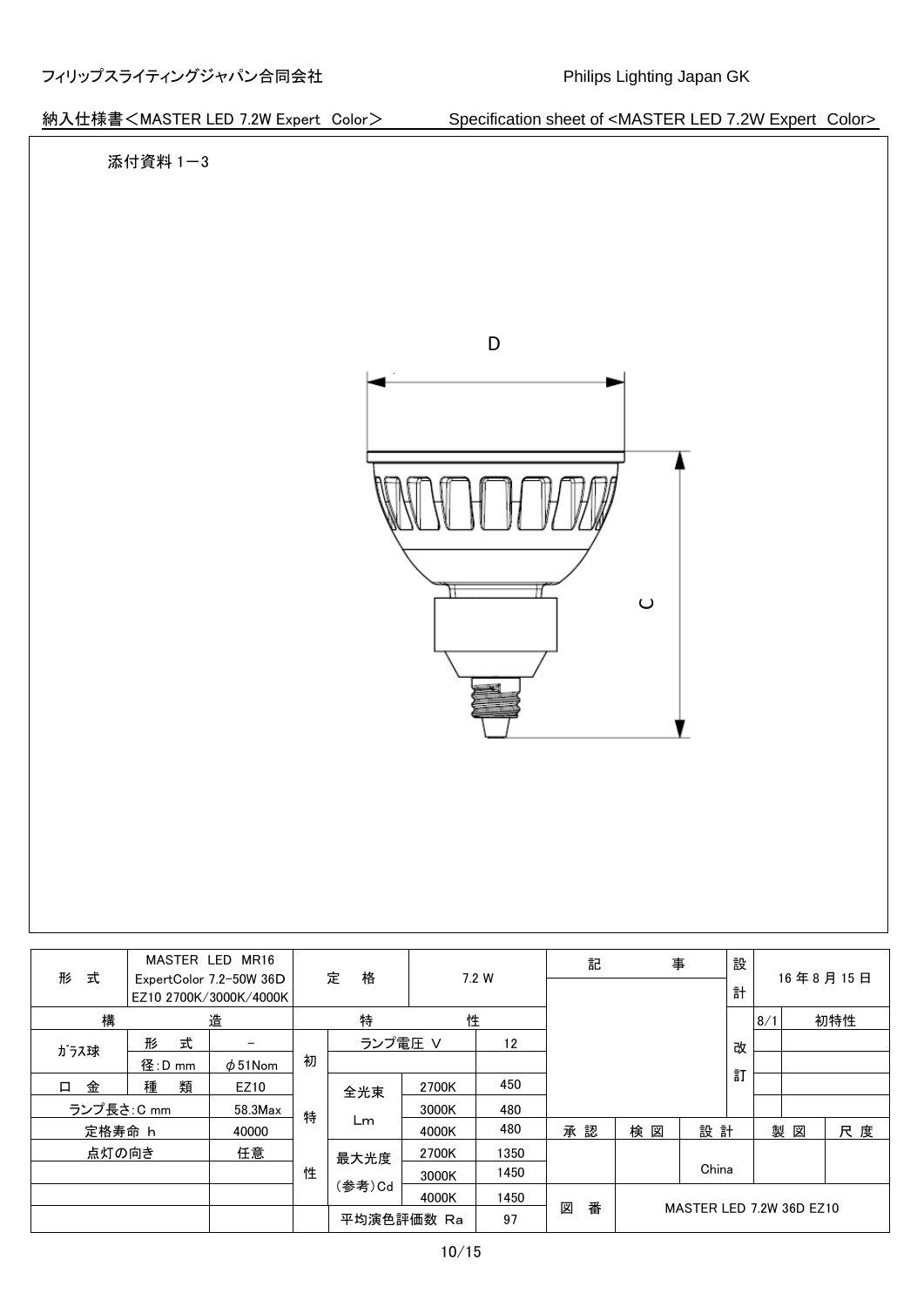

| 式<br>形                                  |        | <b>MASTER LED</b> |        |            |       |      |    | 記 | 事  |                           | 設 |     |   |          |
|-----------------------------------------|--------|-------------------|--------|------------|-------|------|----|---|----|---------------------------|---|-----|---|----------|
| 7.2-50W 10D Dim SO<br>2700K/3000K/4000K |        |                   |        | 定<br>格     | 7.2 W |      |    |   |    |                           | 計 |     |   | 16年8月15日 |
| 構<br>造                                  |        |                   | 特<br>性 |            |       |      |    |   |    |                           |   | 8/1 |   | 初特性      |
| ガラス球                                    | 式<br>形 |                   |        | ランプ電圧 V    |       | 12   |    |   |    |                           | 改 |     |   |          |
|                                         | 径:D mm | $\phi$ 51 Nom     | 初      |            |       |      |    |   |    |                           |   |     |   |          |
| 金<br>口                                  | 類<br>種 | GU5.3             |        | 全光束        | 2700K | 450  |    |   |    |                           | 訂 |     |   |          |
| ランプ長さ: C mm                             |        | 46 Max            | 特      |            | 3000K | 480  |    |   |    |                           |   |     |   |          |
| 定格寿命 h                                  |        | 40000             |        | Lm         | 4000K | 480  | 承認 |   | 検図 | 設 計                       |   | 製   | 図 | 尺度       |
| 点灯の向き                                   |        | 任意                |        | 最大光度       | 2700K | 4500 |    |   |    |                           |   |     |   |          |
|                                         |        |                   | 性      |            | 3000K | 5000 |    |   |    | China                     |   |     |   |          |
|                                         |        |                   |        | (参考)Cd     | 4000K | 5000 |    |   |    |                           |   |     |   |          |
|                                         |        |                   |        | 平均演色評価数 Ra |       | 97   | 図  | 番 |    | MASTER LED 7.2W 15D GU5.3 |   |     |   |          |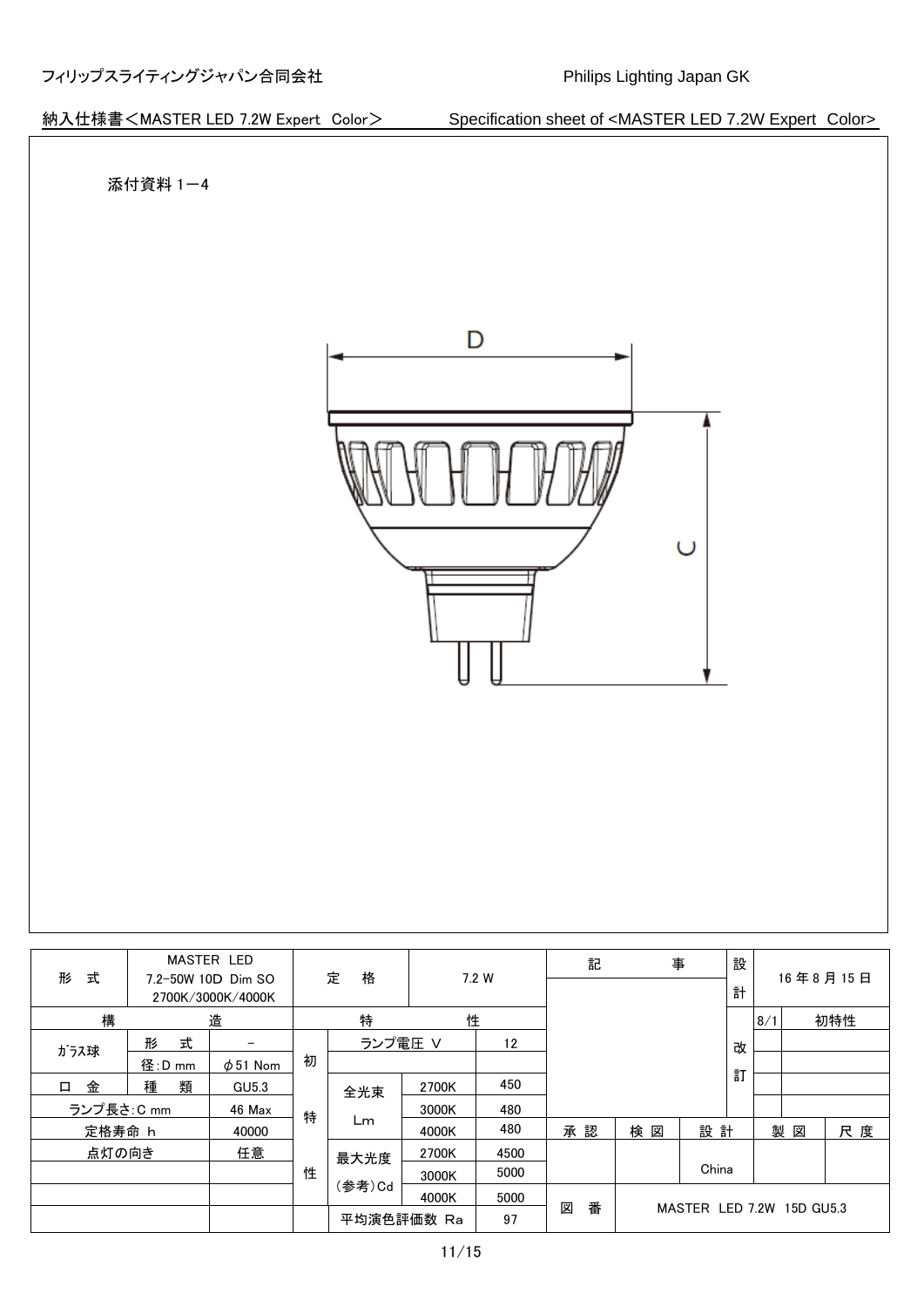

| 式<br>形      |        | <b>MASTER LED</b><br>7.2-50W 24D Dim SO |   | 定<br>格     |       |       | 記      | 事      |                           | 設 |              |    | 16年8月15日 |
|-------------|--------|-----------------------------------------|---|------------|-------|-------|--------|--------|---------------------------|---|--------------|----|----------|
|             |        | 2700K/3000K/4000K                       |   |            |       | 7.2 W |        |        |                           | 計 |              |    |          |
| 構<br>造      |        |                                         | 特 |            |       | 性     |        |        |                           |   | $\mathsf{B}$ |    | 初特性      |
| ガラス球        | 形<br>式 |                                         |   | ランプ電圧 V    |       | 12    |        |        |                           | 改 |              |    |          |
|             | 径:D mm | $\phi$ 51 Nom                           | 初 |            |       |       |        |        |                           |   |              |    |          |
| 金<br>$\Box$ | 種<br>類 | GU5.3                                   |   | 全光束        | 2700K | 450   |        |        |                           | 訂 |              |    |          |
| ランプ長さ: C mm |        | 46 Max                                  | 特 |            | 3000K | 480   |        |        |                           |   |              |    |          |
| 定格寿命 h      |        | 40000                                   |   | Lm         | 4000K | 480   | 承認     | 検<br>図 | 設計                        |   |              | 製図 | 尺度       |
| 点灯の向き       |        | 任意                                      |   | 最大光度       | 2700K | 2200  |        |        |                           |   |              |    |          |
|             |        |                                         | 性 |            | 3000K | 2400  |        |        | China                     |   |              |    |          |
|             |        |                                         |   | (参考)Cd     | 4000K | 2400  |        |        |                           |   |              |    |          |
|             |        |                                         |   | 平均演色評価数 Ra |       | 97    | 図<br>番 |        | MASTER LED 7.2W 24D GU5.3 |   |              |    |          |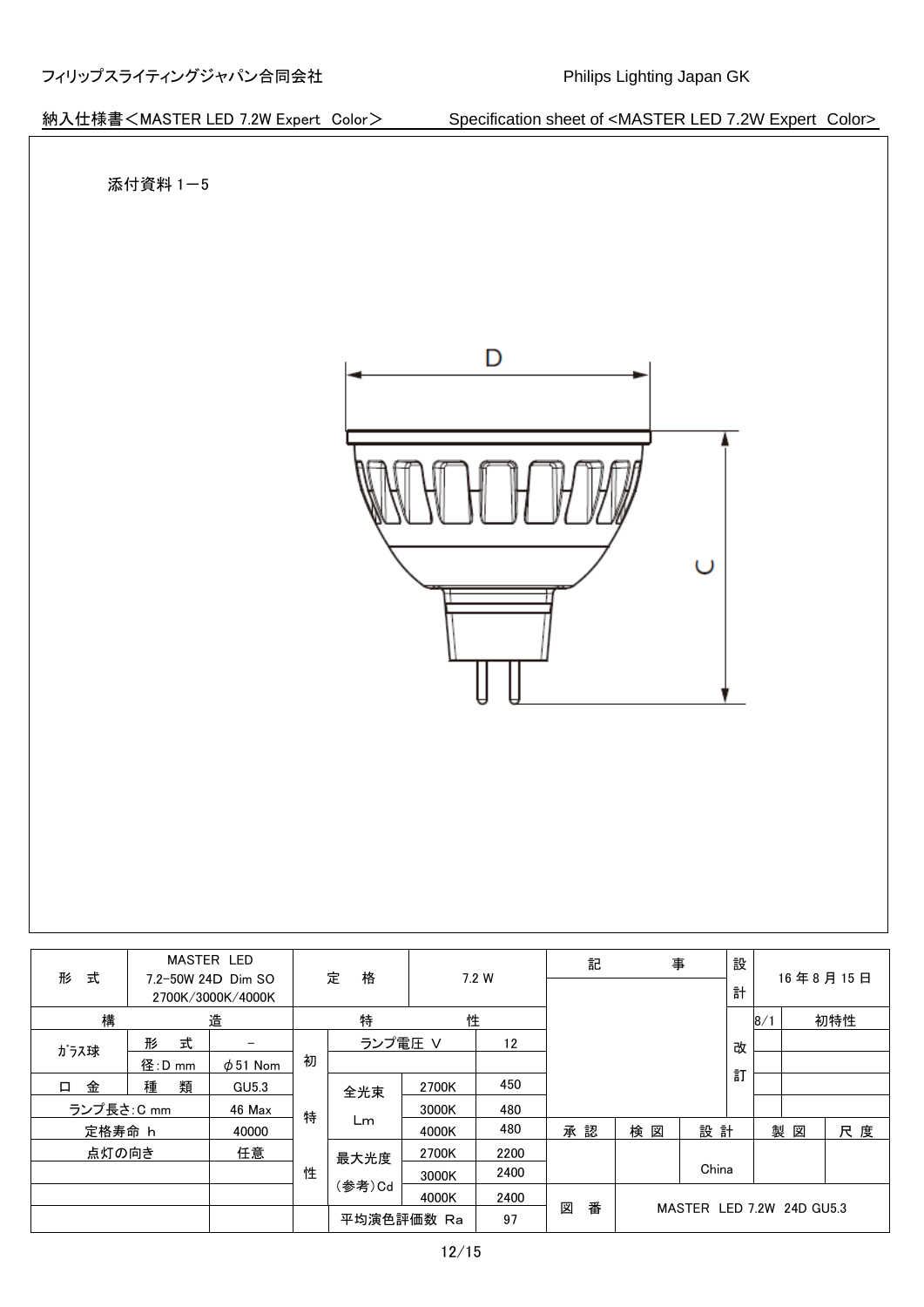

| 式                                            | <b>MASTER LED</b> |               | 格 |            | 7.2 W |      | 記      | 事                         |       | 設 |     |   | 16年8月15日 |
|----------------------------------------------|-------------------|---------------|---|------------|-------|------|--------|---------------------------|-------|---|-----|---|----------|
| 形<br>7.2-50W 36D Dim SO<br>2700K/3000K/4000K |                   | 定             |   |            |       |      |        |                           | 計     |   |     |   |          |
| 構<br>造                                       |                   |               | 特 |            | 性     |      |        |                           |       |   | 8/1 |   | 初特性      |
| ガラス球                                         | 式<br>形            |               | 初 | ランプ電圧 V    |       | 12   |        |                           |       | 改 |     |   |          |
|                                              | 径:D mm            | $\phi$ 51 Nom |   |            |       |      |        |                           |       |   |     |   |          |
| 金<br>$\Box$                                  | 種<br>類            | GU5.3         |   | 全光束        | 2700K | 450  |        |                           |       | 訂 |     |   |          |
| ランプ長さ: C mm                                  |                   | 46 Max        | 特 | Lm         | 3000K | 480  |        |                           |       |   |     |   |          |
| 定格寿命 h                                       |                   | 40000         |   |            | 4000K | 480  | 承認     | 検図                        | 設計    |   | 製   | 図 | 尺度       |
| 点灯の向き                                        |                   | 任意            |   | 最大光度       | 2700K | 1350 |        |                           |       |   |     |   |          |
|                                              |                   |               | 性 |            | 3000K | 1450 |        |                           | China |   |     |   |          |
|                                              |                   |               |   | (参考)Cd     | 4000K | 1450 |        |                           |       |   |     |   |          |
|                                              |                   |               |   | 平均演色評価数 Ra |       | 97   | 番<br>図 | MASTER LED 7.2W 36D GU5.3 |       |   |     |   |          |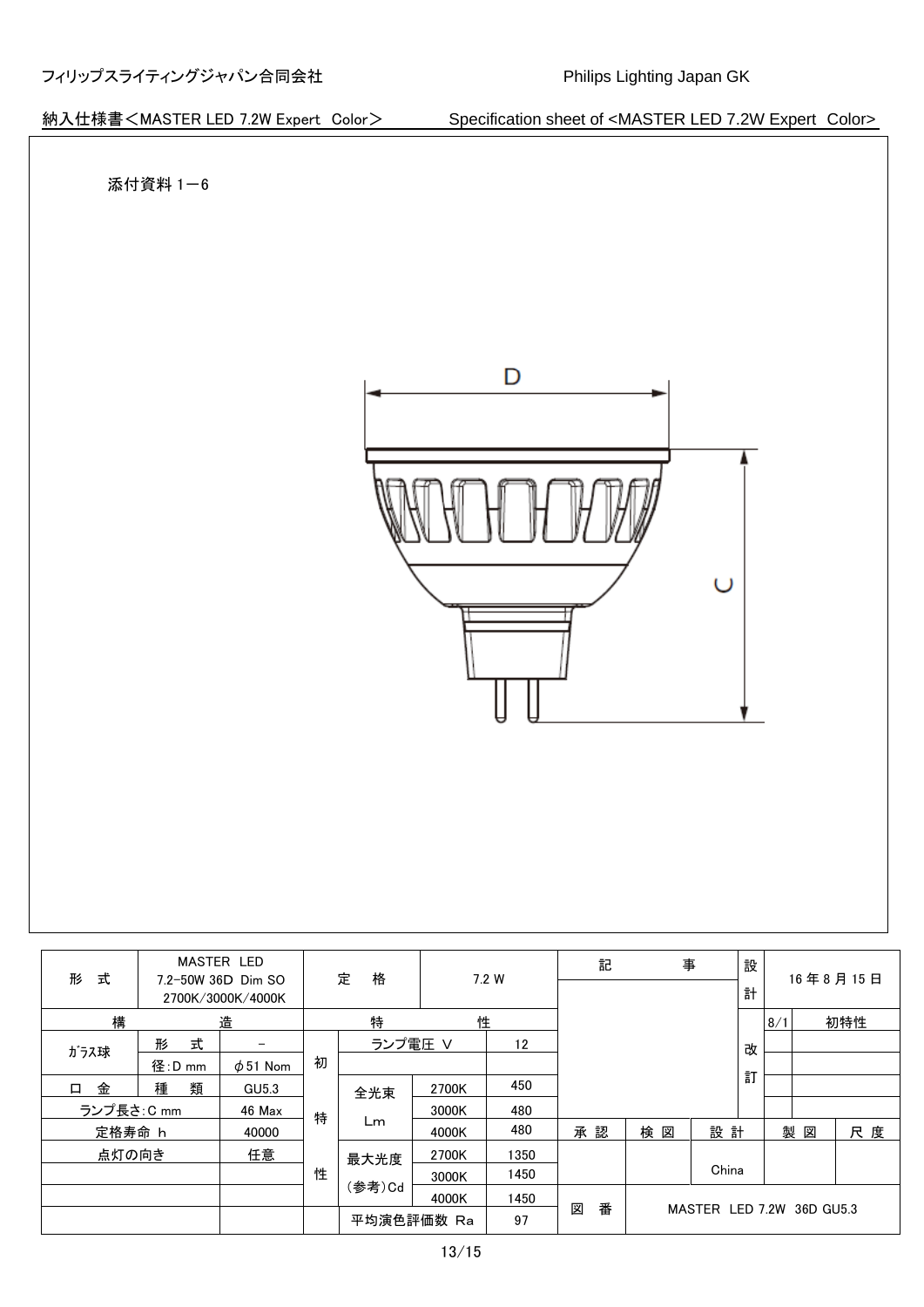# 添付資料2 分光分布

### 2700K 3000K



4000K